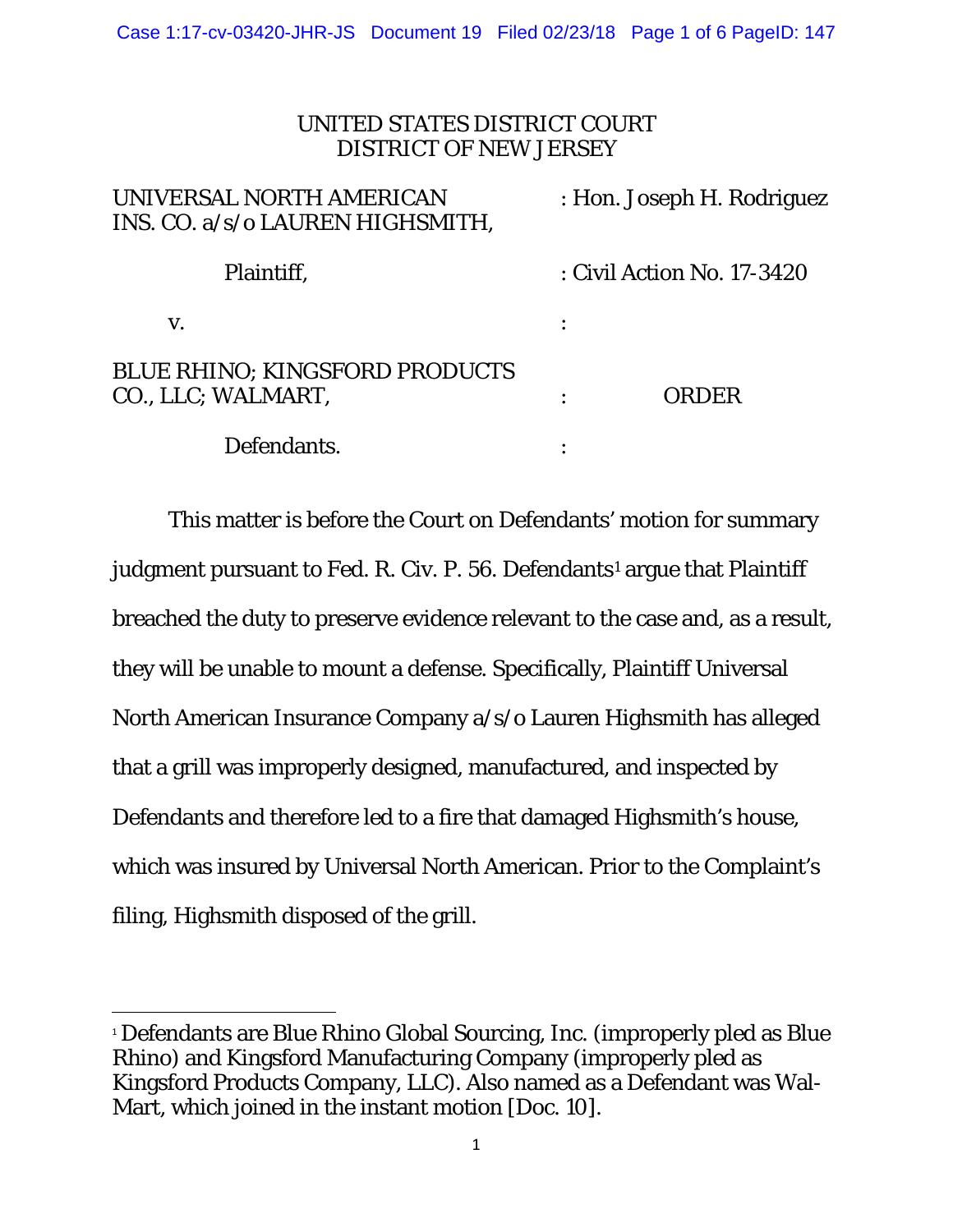### Factual Background

In 2012, Lauren Highsmith purchased a charcoal grill, manufactured and distributed and/or sold by Defendants. On July 27, 2015, Highsmith was using this grill when charcoal fell onto her deck, resulting in significant property damage. On June 15, 2016, a third party administrator for Defendants sent a letter to Plaintiff requesting that any artifacts be preserved in light of litigation. On September 1, 2016, at the request of Plaintiff, Defendants provided the name of their intended expert and requested to inspect the grill the following week. On September 7, 2016, Defendants responded to Plaintiff's inquiry as to what type of testing would be done on the grill. On September 24, 2016, Defendants followed up with Plaintiff to schedule an inspection of the grill. On December 14, 2016, Plaintiff informed Defendants that the grill had been destroyed by the insured, Lauren Highsmith. On December 15, 2016, Defendants notified Plaintiff that due to the failure to preserve the grill, any and all claims were barred under applicable law. On March 23, 2017, Plaintiff filed a Complaint against Defendants in Camden County Superior Court, alleging that the grill was improperly designed, manufactured, and inspected. On May 12, 2017, this matter was removed from the Superior Court of New Jersey to this Court.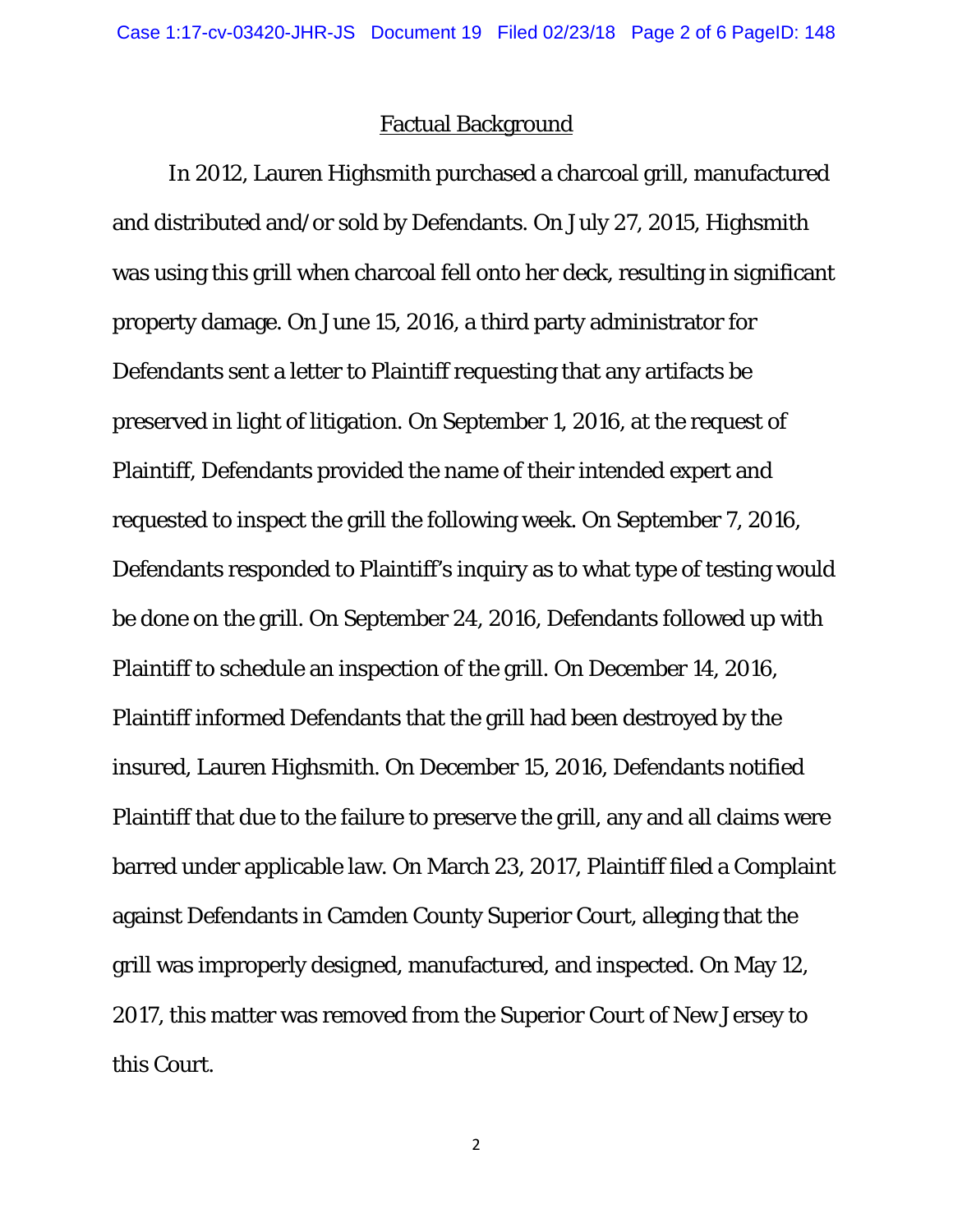### Summary Judgment Standard

"Summary judgment is proper if there is no genuine issue of material fact and if, viewing the facts in the light most favorable to the non-moving party, the moving party is entitled to judgment as a matter of law." Pearson v. Component Tech. Corp., 247 F.3d 471, 482 n.1 (3d Cir. 2001) (citing Celotex Corp. v. Catrett, 477 U.S. 317, 322 (1986)); accord Fed. R. Civ. P. 56 (a). Thus, the Court will enter summary judgment in favor of a movant who shows that it is entitled to judgment as a matter of law, and supports the showing that there is no genuine dispute as to any material fact by "citing to particular parts of materials in the record, including depositions, documents, electronically stored information, affidavits or declarations, stipulations . . . admissions, interrogatory answers, or other materials." Fed. R. Civ. P. 56 (c)(1)(A).

An issue is "genuine" if supported by evidence such that a reasonable jury could return a verdict in the nonmoving party's favor. Anderson v. Liberty Lobby, Inc., 477 U.S. 242, 248 (1986). A fact is "material" if, under the governing substantive law, a dispute about the fact might affect the outcome of the suit. Id. In determining whether a genuine issue of material fact exists, the court must view the facts and all reasonable inferences

3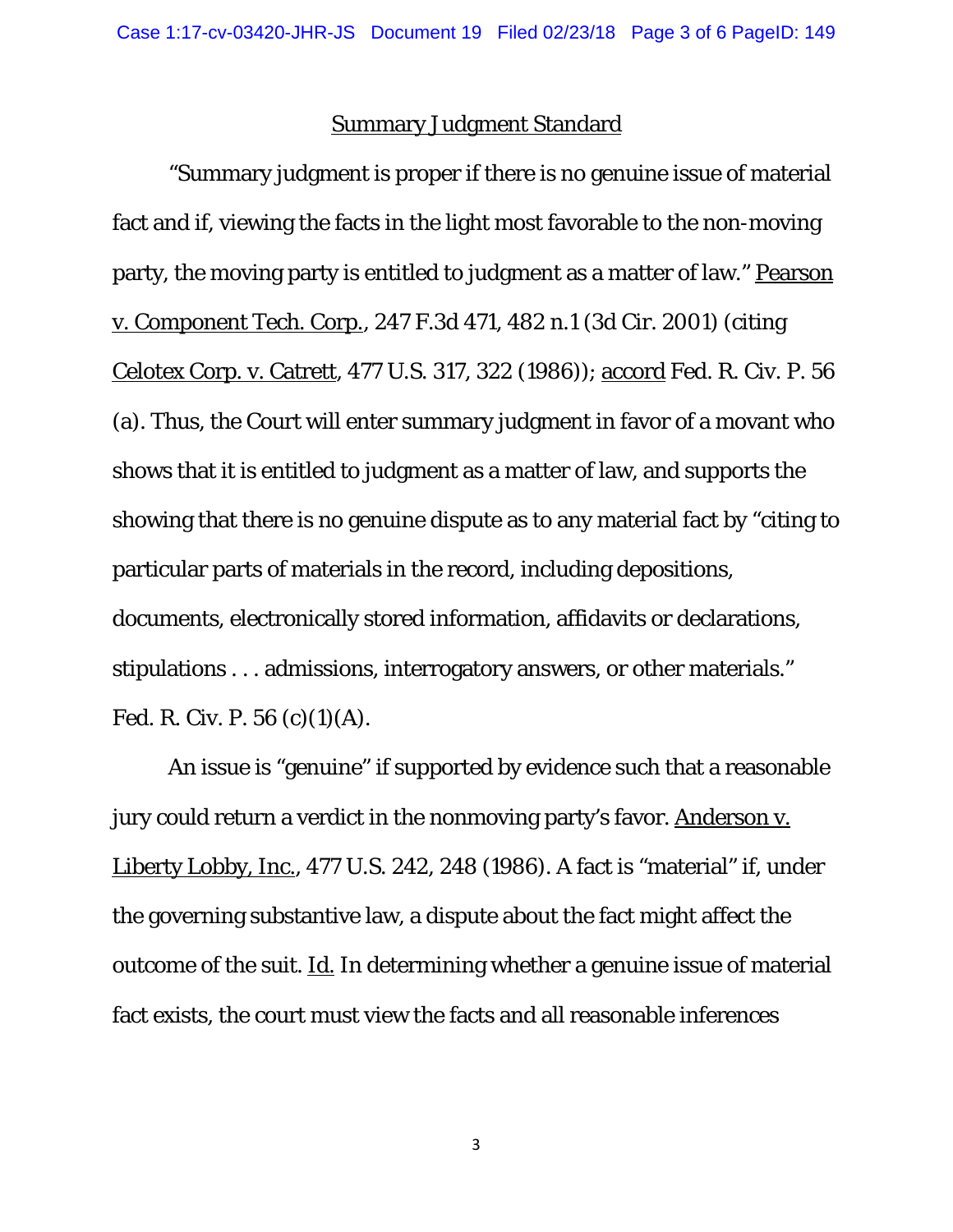drawn from those facts in the light most favorable to the nonmoving party. Matsushita Elec. Indus. Co. v. Zenith Radio Corp., 475 U.S. 574, 587 (1986).

Initially, the moving party has the burden of demonstrating the absence of a genuine issue of material fact. Celotex Corp. v. Catrett, 477 U.S. 317, 323 (1986). Once the moving party has met this burden, the nonmoving party must identify, by affidavits or otherwise, specific facts showing that there is a genuine issue for trial. Id.; Maidenbaum v. Bally's Park Place, Inc., 870 F. Supp. 1254, 1258 (D.N.J. 1994). Thus, to withstand a properly supported motion for summary judgment, the nonmoving party must identify specific facts and affirmative evidence that contradict those offered by the moving party. Andersen, 477 U.S. at 256-57. "A nonmoving party may not 'rest upon mere allegations, general denials or . . . vague statements . . . .'" Trap Rock Indus., Inc. v. Local 825, Int'l Union of Operating Eng'rs, 982 F.2d 884, 890 (3d Cir. 1992) (quoting Quiroga v. Hasbro, Inc., 934 F.2d 497, 500 (3d Cir. 1991)). Indeed,

the plain language of Rule 56(c) mandates the entry of summary judgment, after adequate time for discovery and upon motion, against a party who fails to make a showing sufficient to establish the existence of an element essential to that party's case, and on which that party will bear the burden of proof at trial.

Celotex, 477 U.S. at 322. That is, the movant can support the assertion that a fact cannot be genuinely disputed by showing that "an adverse party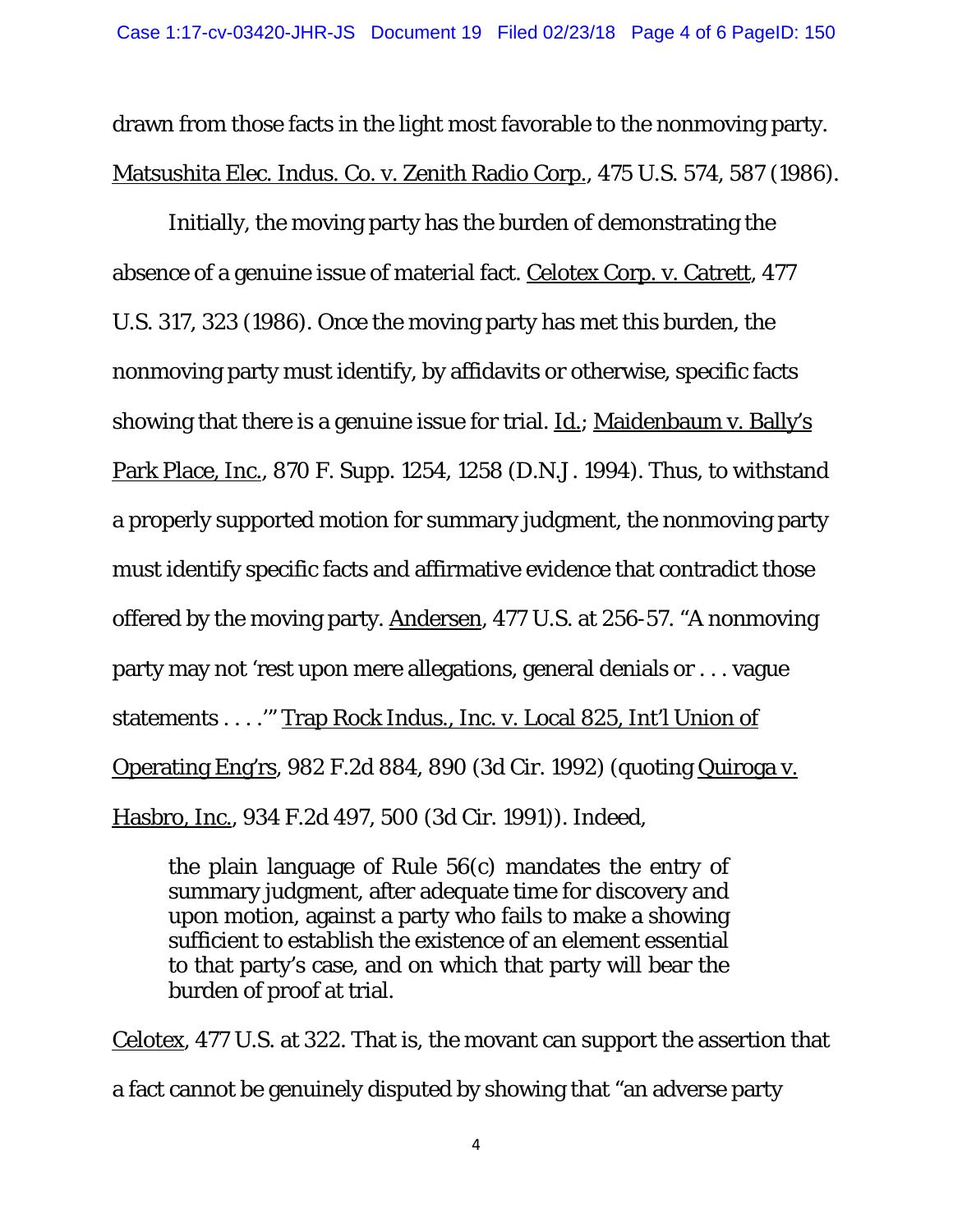cannot produce admissible evidence to support the [alleged dispute of] fact." Fed. R. Civ. P.  $56(c)(1)(B)$ ; accord Fed. R. Civ. P.  $56(c)(2)$ .

In deciding the merits of a party's motion for summary judgment, the court's role is not to evaluate the evidence and decide the truth of the matter, but to determine whether there is a genuine issue for trial. Anderson v. Liberty Lobby, Inc., 477 U.S. 242, 249 (1986). Credibility determinations are the province of the factfinder. Big Apple BMW, Inc. v. BMW of N. Am., Inc., 974 F.2d 1358, 1363 (3d Cir. 1992).

#### **Discussion**

The Court is authorized to grant summary judgment in favor of the party seeking access to certain evidence when that party's adversary has engaged in the spoliation of that evidence. Spoliation is defined as "the failure to preserve property for another's use as evidence in pending or reasonably foreseeable litigation." Capogrosso v. 30 River Court E. Urban Renewal Co., 482 Fed. Appx. 677, 682 (3d Cir. 2012) (quoting Mosaid Techs. Inc. v. Samsung Elec. Co., 348 F. Supp. 2d 332, 335 (D.N.J. 2004)). It "occurs where: the evidence was in the party's control; the evidence is relevant to the claims or defenses in the case; there has been actual suppression or withholding of evidence; and, the duty to preserve the evidence was reasonably foreseeable to the party." Bull v. United Parcel